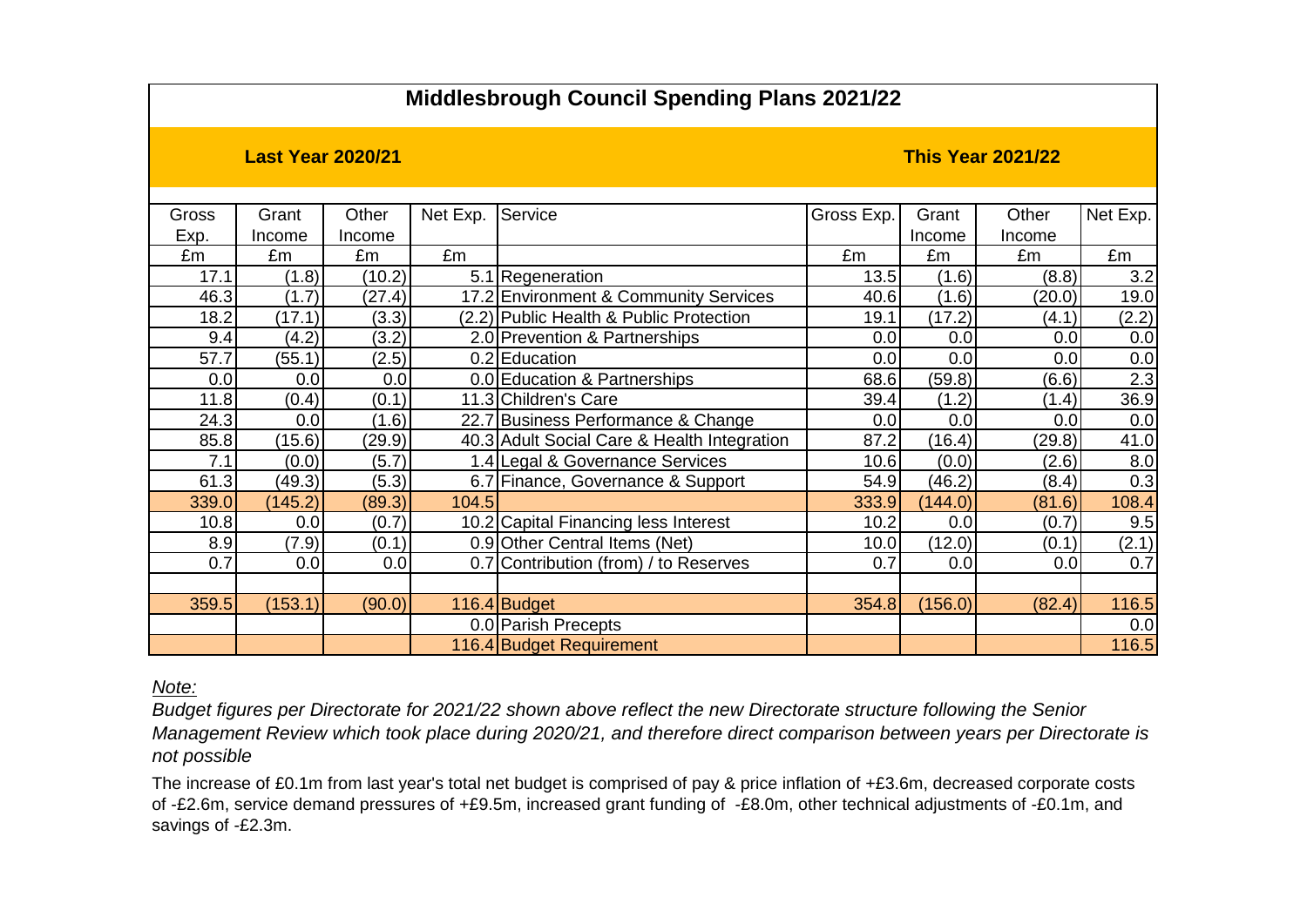| <b>Council Tax Charge for 2021/22</b> |                                  |                                          |                    |                                                                |  |
|---------------------------------------|----------------------------------|------------------------------------------|--------------------|----------------------------------------------------------------|--|
| <b>Valuation</b><br><b>Band</b>       |                                  | <b>Council Tax</b><br><b>Council Tax</b> |                    | <b>Council Tax</b>                                             |  |
|                                       |                                  | <b>Charge for</b>                        | <b>Charge for</b>  | <b>Charge for</b><br>2021/22<br><b>Stainton &amp; Thornton</b> |  |
|                                       | Property Value at 1st April 1993 | 2021/22                                  | 2021/22            |                                                                |  |
|                                       |                                  | <b>Non Parish Areas</b>                  | <b>Nunthorpe</b>   |                                                                |  |
|                                       |                                  | £                                        | <b>Parish Area</b> | <b>Parish Area</b>                                             |  |
|                                       |                                  |                                          |                    |                                                                |  |
| A                                     | Up to and including £40,000      | 1,402.11                                 | 1,404.97           | 1,408.31                                                       |  |
| B                                     | £40,001 - £52,000                | 1,635.80                                 | 1,639.15           | 1,643.04                                                       |  |
| C                                     | £52,001 - £68,000                | 1,869.48                                 | 1,873.30           | 1,877.75                                                       |  |
| D                                     | £68,001 - £88,000                | 2,103.17                                 | 2,107.47           | 2,112.48                                                       |  |
| E                                     | £88,001 - £120,000               | 2,570.54                                 | 2,575.79           | 2,581.92                                                       |  |
| F                                     | £120,001 - £160,000              | 3,037.91                                 | 3,044.12           | 3,051.36                                                       |  |
| G                                     | £160,001 - £320,000              | 3,505.28                                 | 3,512.44           | 3,520.79                                                       |  |
| H                                     | More than £320,000               | 4,206.34                                 | 4,214.94           | 4,224.96                                                       |  |

This includes charges for services provided by Middlesbrough Council, Cleveland Fire Authority and Cleveland Police and Crime Commissioner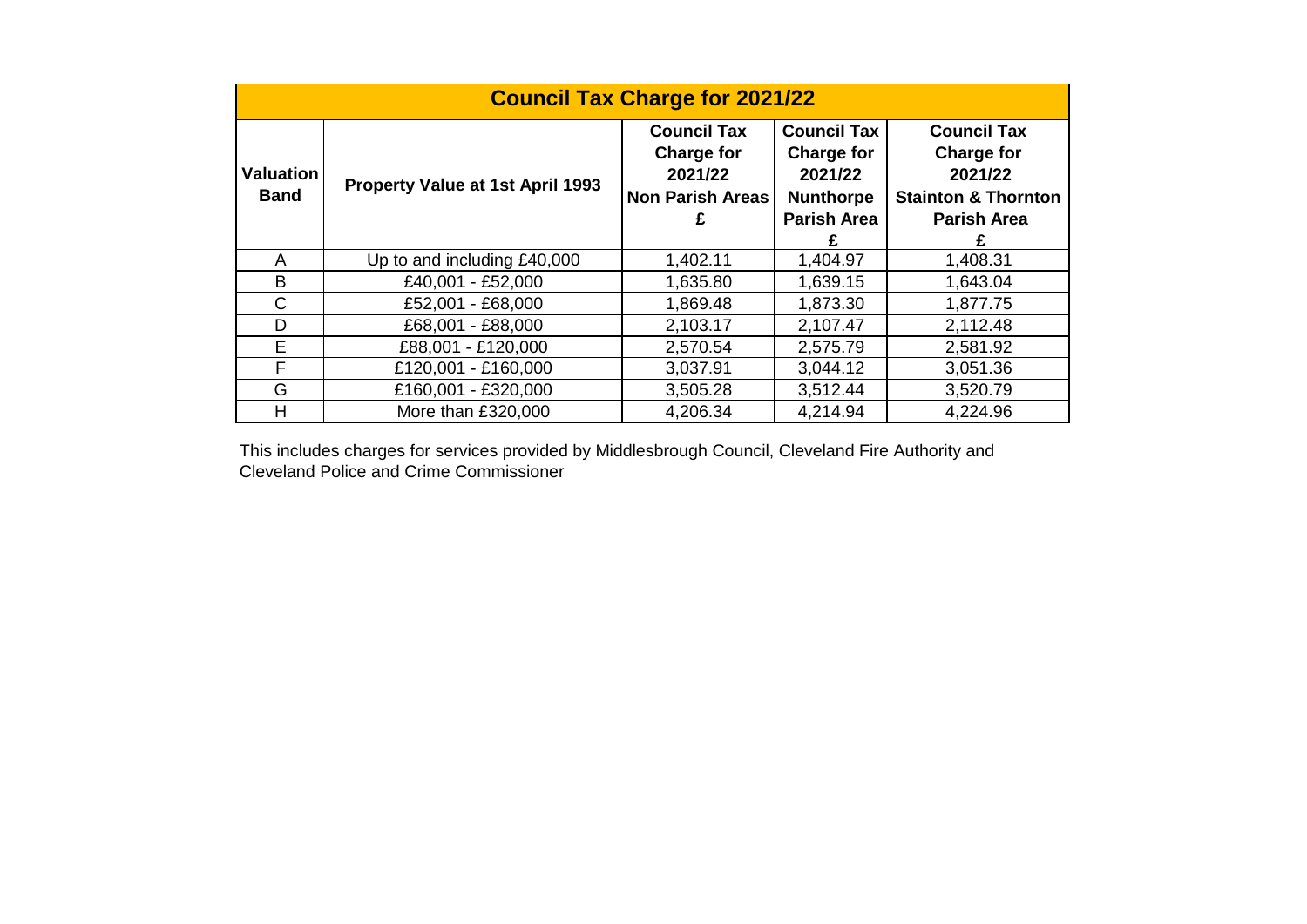## **Middlesbrough Council - Where the Money Comes From**

**Last Year 2020/21 This Year 2021/22**

| Total £m |                                                | Total £m |
|----------|------------------------------------------------|----------|
| 12.2     | Revenue Support Grant                          | 12.2     |
| 27.3     | Top up Payment                                 | 27.3     |
| 17.7     | <b>Retained Business Rates</b>                 | 17.6     |
| 0.6      | Collection Fund Surplus/(Deficit)              | (1.2)    |
| 58.7     | <b>Required from Council Tax Payers</b>        | 60.6     |
| 116.4    | <b>Budget Requirement (including Parishes)</b> | 116.5    |